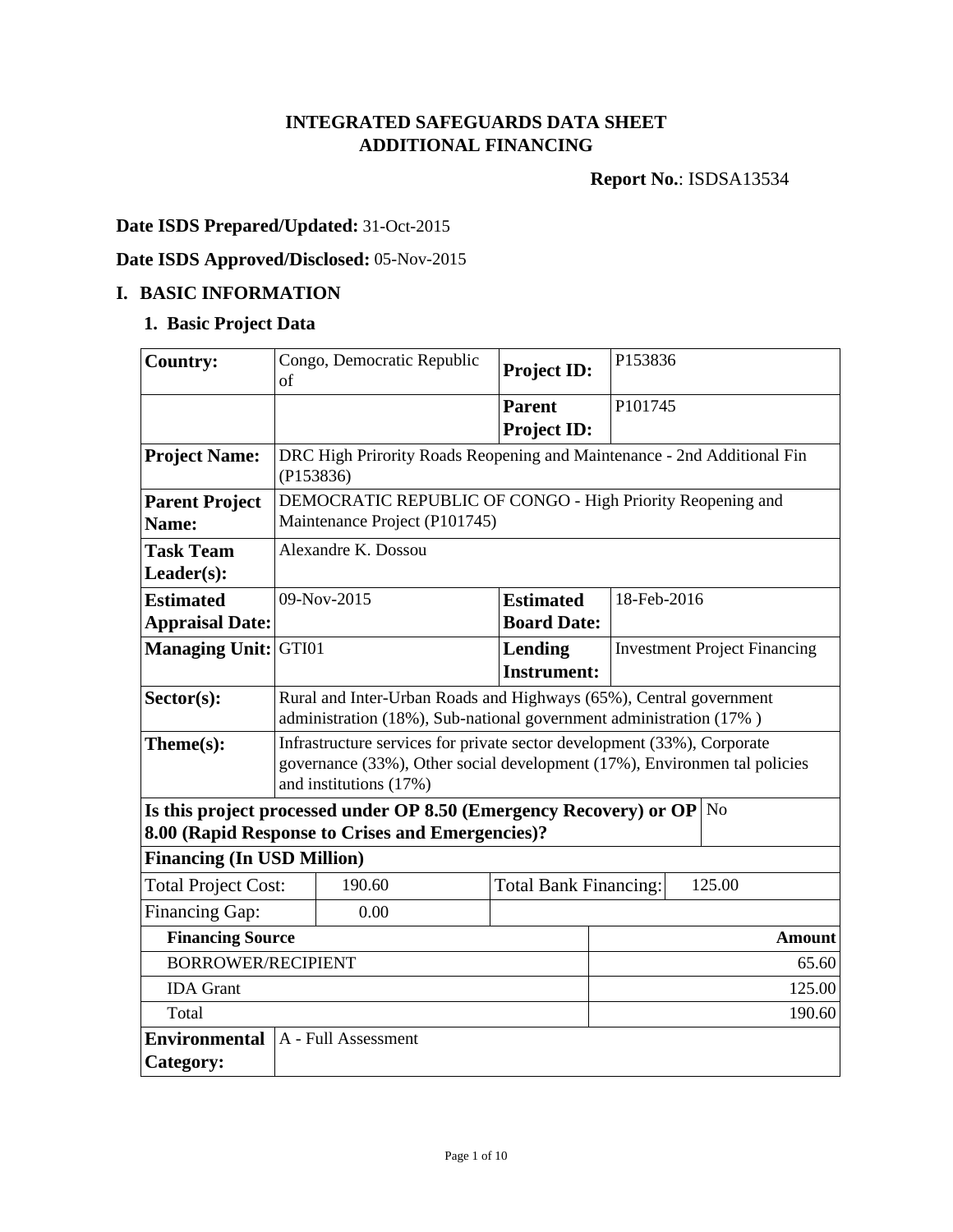| Is this a | No |
|-----------|----|
| Repeater  |    |
| project?  |    |

### **2. Project Development Objective(s)**

#### **A. Original Project Development Objectives – Parent**

The proposed project#s development objective is to re-establish lasting access between provincial capitals and districts andterritories in three provinces in a way that is sustainable for people and the natural environment in the area of influence of theoperation.

#### **B. Current Project Development Objectives – Parent**

The objective is to re-establish lasting access between provincial capitals and districts and territories in four provinces (Province Orientale, Katanga, Sud Kivu, and Equateur) in a way that is sustainable for people and the natural environment in the area of influence of the project.

#### **C. Proposed Project Development Objectives – Additional Financing (AF)**

### **3. Project Description**

As for the initial Project and the AF1, the Pro-routes AF2 comprises four components:

Component 1 will help reestablish land connection between the provinces of Sud and Nord Kivu and within the Orientale Province. This component will focus on the rehabilitation works, for an estimated cost of about US\$59.5 million, of the road sections: (i) Komanda – Bunia – Mahagi (Uganda border) to complement the ongoing output-based management and maintenance contract on the Kisangani – Niania – Komanda – Beni section; (ii) Beni – Kasindi (Uganda border) to ensure an adequate level of service on that road would be consistent with its regional traffic through Uganda; (iii) Bukavu – Goma linking Nord and Sud Kivu provinces by an all season passable road, and; (iv) Bukavu – Homi – Walikale to complement the sections Walikale – Lubutu – Kisangani allowing direct accessibility between Bukavu in Sud Kivu and Kisangani in province Orientale avoiding a long trip from Bukavu to Kisangani via Beni – Komanda and; (v) Dulia – Bondo road section, thanks to the funding of the financing gap deriving from the cost overrun from the initial financing.

Under a contribution from the GovDRC, through the Road Maintenance Funds (RMF), AF2 will also ensure, included in component 1, the continuation of the maintenance works on the already reopened 2,732 km of high-priority road network under the initial project and its AF1, for an estimated cost of US\$65.6 million

Component 2 includes, as for the initial grant and AF1, all activities related to capacity building, institutional strengthening, and project implementation. This additional institutional support will mainly cover the finalization of the road sector strategy, the strengthening of the CI (Unit in charge of project implementation) taking into account the provision of technical assistance to enhance the capacity of the CI, the fees and operating costs of the CI and the support program to develop the construction industry in the road sector.

Component 3 covers environmental and social protection activities. This component will have the same activities as for the initial project and AF1 but related to the new road sections and the Environmental and Social Consultative Panel will continue its two missions per year to oversee the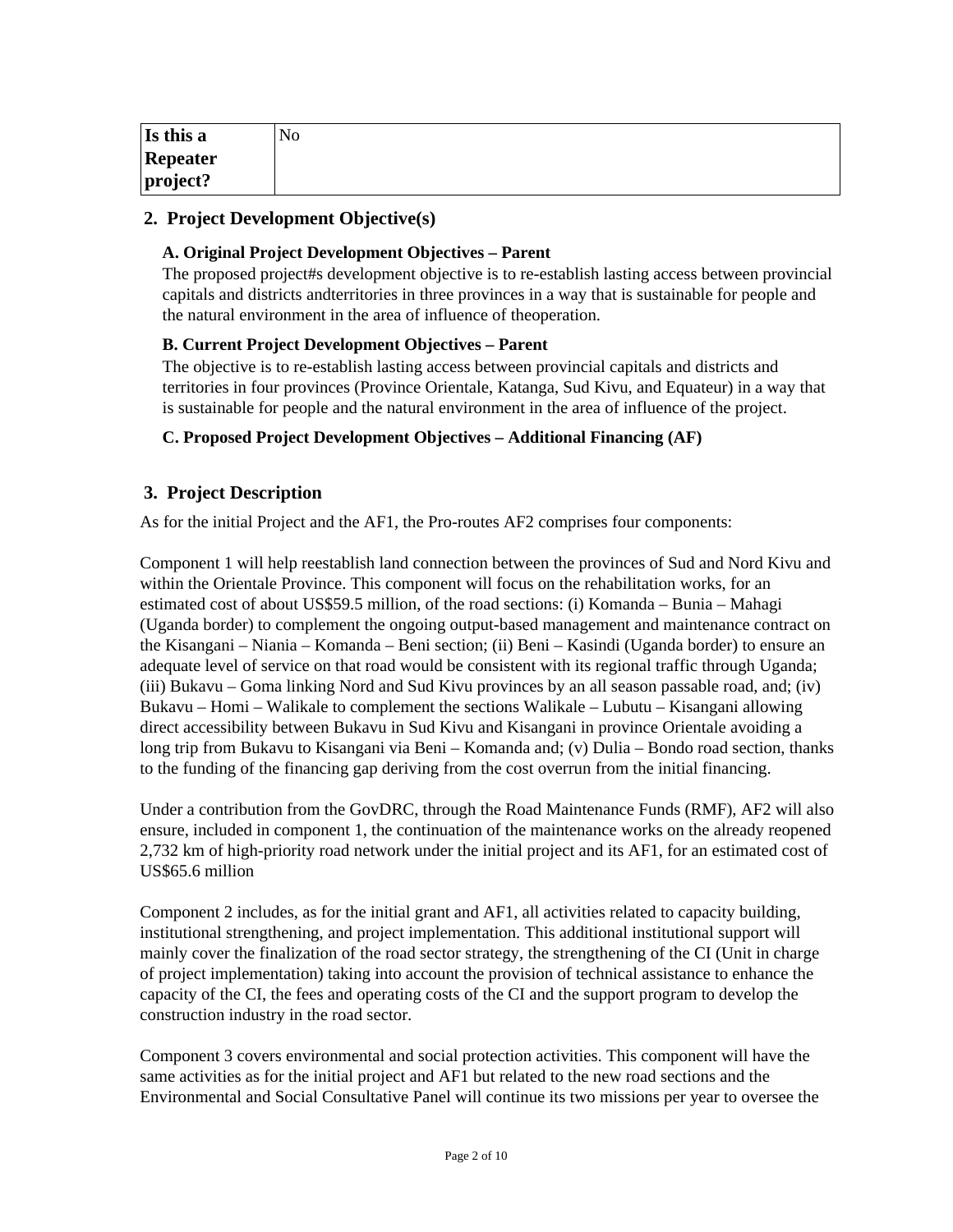global implementation and functioning of the institutional arrangement in place for this component.

Component 4 covers monitoring and evaluation including the development of a road data collection system and the environmental and social program as per the initial project and AF1. Socio-economic impact evaluation will be conducted, twice during the implementation period of the AF2.

### **4. Project location and salient physical characteristics relevant to the safeguard analysis (if known)**

These characteristics are as follow:

• RN2: Bukavu – Goma (about 150 km) is located in Sud and Nord Kivu Provinces close to Lake Kivu. It crosses mountain forests and areas populated by IP Batwa «Impunyu »;

• RN3: Bukavu – Homi - Walikale (about 200 km) is also located in the same Provinces. It also crosses mountain forests, including the Kahuzi-Biega National Park (KBNP), for about 20 km, and areas populated by Indigenous People Batwa «Impunyu»;

• RN4: Beni – Kasindi (Uganda border) (about 80 km) is located in the Nord Kivu Province. It crosses the Virunga National Park (ViNP) for about 10 km and runs along it for the remaining distance. Indigenous People Mbuti Asua lives in these areas. This section is especially challenging because it is the main export route of timber, mostly illegally exploited, to Uganda.

• RN27: Komanda - Bunia – Mahagi (Uganda border) (about 300 km) is entirely located in Orientale Province. It crosses areas populated by Indigenous People Mbuti (Efe), but not any protected area.

### **5. Environmental and Social Safeguards Specialists**

Antoine V. Lema (GSURR)

| <b>6. Safeguard Policies</b> | Triggered? | <b>Explanation (Optional)</b>                            |
|------------------------------|------------|----------------------------------------------------------|
| Environmental                | Yes        | The parent project was rated EA category A. An           |
| Assessment OP/BP 4.01        |            | <b>Environmental and Social Management Framework</b>     |
|                              |            | (ESMF) was prepared and disclosed in September 2007.     |
|                              |            | The same ESMF has been re-disclosed in 2011 under the    |
|                              |            | first Additional Financing. Since then, ten (10)         |
|                              |            | Environmental and Social Impacts Assessments (ESIAs)     |
|                              |            | have been prepared, reviewed, and disclosed. Additional  |
|                              |            | other environmental studies such as Preliminary          |
|                              |            | assessment of support to Congolese Institute for Nature  |
|                              |            | Conservation (Institut Congolais pour la Conservation de |
|                              |            | la Nature $-$ lCCN) concerning the participatory         |
|                              |            | management of protected areas and a strategy and action  |
|                              |            | plans on Forestry protection and commercial bush meat    |
|                              |            | control have also been prepared, disclosed, and          |
|                              |            | implemented.                                             |
|                              |            | This second Additional Financing aims to fund the        |
|                              |            | rehabilitation of four main road sections. The road      |
|                              |            | sections (i) Komanda - Bunia - Mahagi (Uganda border)    |
|                              |            | (about 300 km); and (ii) Beni - Kasindi (Uganda border)  |
|                              |            | (about 100 km) for which two Environmental and Social    |
|                              |            | Impact Assessments (ESIAs) have been prepared and        |
|                              |            | transmitted to the World Bank for its review and         |
|                              |            |                                                          |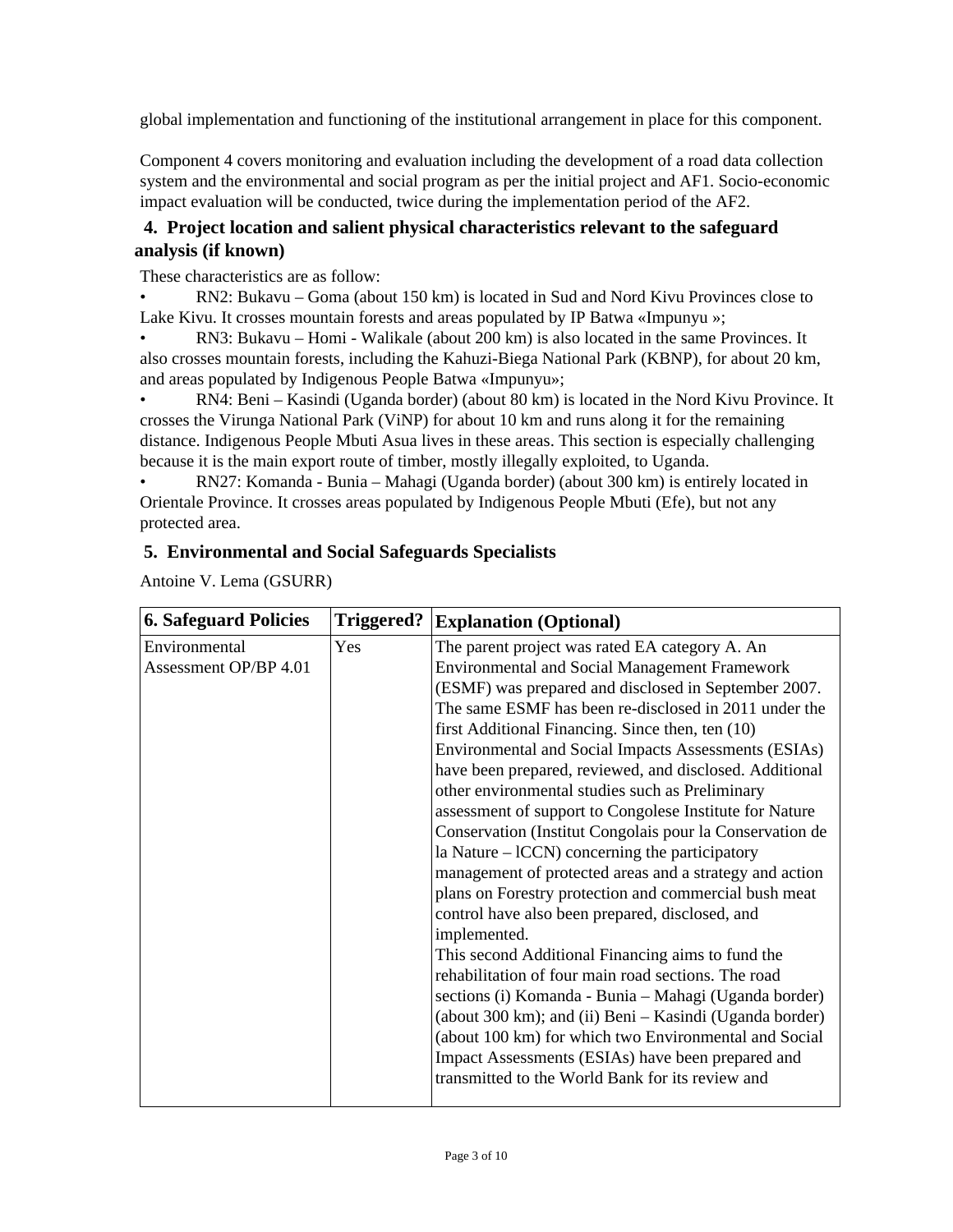|                                           |     | approval, are planned for rehabilitation during the first<br>year of the project implementation. For the remaining two<br>other roads, Bukavu - Goma (about 150 km) and Bukavu<br>- Homi - Walikale (about 200 km) which will be<br>rehabilitated later on, once their ESIAs have been<br>completed, approved by the Bank and disclosed in<br>country and at InfoShop, the existing ESMF has been<br>accordingly updated to cover their area of influence. This<br>updated ESMF has also been approved by the Bank and<br>disclosed in country on October 12, 2015 and at<br>InfoSchop, on October 15, 2015, together with the ESIA<br>of the first two roads, which were disclosed in country on<br>September 24, 2015 and at InfoShop on October 15, 2015.<br>All these safeguard instruments are cleared by the Bank<br>before disclosure in country and at InfoShop. |
|-------------------------------------------|-----|--------------------------------------------------------------------------------------------------------------------------------------------------------------------------------------------------------------------------------------------------------------------------------------------------------------------------------------------------------------------------------------------------------------------------------------------------------------------------------------------------------------------------------------------------------------------------------------------------------------------------------------------------------------------------------------------------------------------------------------------------------------------------------------------------------------------------------------------------------------------------|
| Natural Habitats OP/BP<br>4.04            | Yes | The crossing of the Virunga National Park and KPNP<br>necessitates that a particular attention be paid to these<br>particular ecosystems. For these reasons, the updated<br>ESMF and the ESIA elaborated for NR4 include for each<br>instrument a specific chapter on good practices for<br>managing natural habitats.                                                                                                                                                                                                                                                                                                                                                                                                                                                                                                                                                   |
| Forests OP/BP 4.36                        | Yes | The roads to be rehabilitated under AF2 traverse forests<br>and fragile ecosystems. This is the case of most of road<br>sections (NR2, NR3, NR4 and NR27. The revised ESMF<br>and mainly the ESIA prepared for this road section<br>include specific sections on managing forestry issues<br>within these road sections rehabilitation works.                                                                                                                                                                                                                                                                                                                                                                                                                                                                                                                            |
| Pest Management OP 4.09 No                |     | The project does not have any relation with pest<br>management                                                                                                                                                                                                                                                                                                                                                                                                                                                                                                                                                                                                                                                                                                                                                                                                           |
| Physical Cultural<br>Resources OP/BP 4.11 | Yes | Targeted areas by activities of road section rehabilitation<br>within this second Additional Financing include ViNP, a<br>UNESCO World heritage area classified as a site in<br>danger since 1994 and KPNP, also classified as World<br>heritage area and in danger since 1997. In addition, areas<br>targeted by the AF include areas, which hosted civil wars.<br>This means unexpected graves could be discovered<br>alongside sections of road projected to be rehabilitated.<br>For all potential issues, the ESMF and ESIAs include<br>guidance on how to manage chance finds.                                                                                                                                                                                                                                                                                     |
| Indigenous Peoples OP/<br>BP 4.10         | Yes | The roads to be rehabilitated under AF2 traverse forests<br>and fragile ecosystems. IP Mbuti, Batwa, and others are<br>under severe pressures because natural forests have<br>almost disappeared on some road sections (RN2, RN3,<br>RN4, with the exception of ViNP), or along one of them<br>(RN27). In addition, economic development generated by<br>the rehabilitation of the roads could have negative impacts                                                                                                                                                                                                                                                                                                                                                                                                                                                     |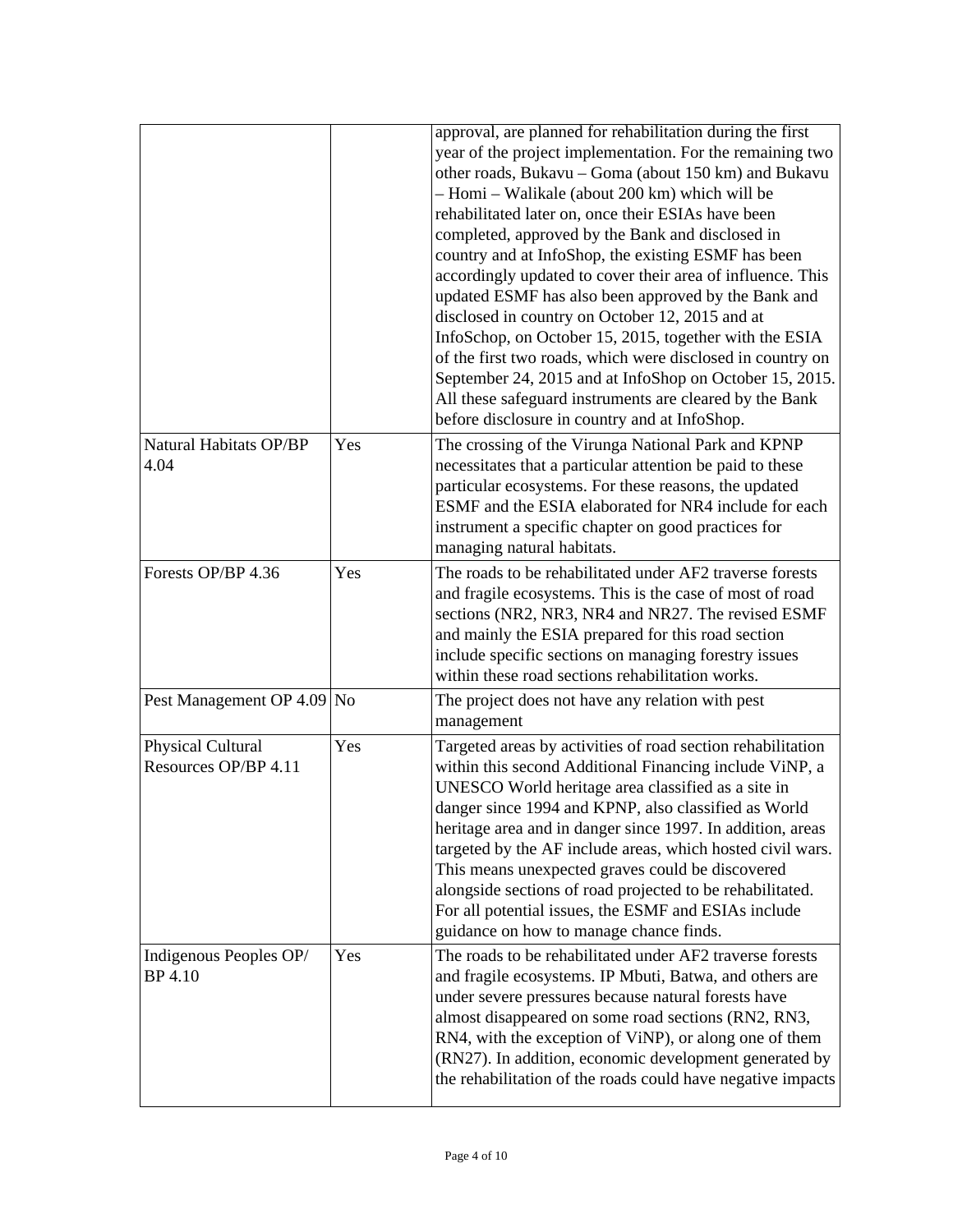|                                 |                | on Indigenous People Mbuti and Batwa, who might lose           |
|---------------------------------|----------------|----------------------------------------------------------------|
|                                 |                | their access to natural resources and their cultural identity. |
|                                 |                | To prevent and mitigate the risks and potential negative       |
|                                 |                | impacts on Mbuti and Batwa Indigenous Peoples, AF2             |
|                                 |                | has developed an IPP to support IPs and strengthen the         |
|                                 |                | activities already developed with the implementation of        |
|                                 |                | the initial Financing and the AF1. The IPP has been            |
|                                 |                | reviewed and cleared by the Bank, for the first two roads      |
|                                 |                | Komanda – Bunia – Mahagy and Beni – Kasindi. It was            |
|                                 |                | disclosed in country and at InfoShop on October 14, 2015.      |
|                                 |                | As regard to the remaining two roads Bukavu - Goma and         |
|                                 |                | Bukavu – Homi – Walikale, here again, the existing IPPF        |
|                                 |                | has been updated accordingly to address potentially            |
|                                 |                | adverse impacts. It also was reviewed and cleared by the       |
|                                 |                | Bank and disclosed in country on October 12, 2015 and at       |
|                                 |                | InfoShop on October 14, 2015.                                  |
| <b>Involuntary Resettlement</b> | Yes            | The roads concerned by the AF2 traverse some villages          |
| OP/BP 4.12                      |                | and cities and will induce some involuntary resettlement       |
|                                 |                | of population alongside the roads or in the vicinity of the    |
|                                 |                | borrowing sites of materials for the roads works. A            |
|                                 |                | Resettlement Action Plan (RAP) has been prepared to            |
|                                 |                | cover Komanda - Bunia - Mahagi and Beni - Kasindi              |
|                                 |                | roads. It was reviewed and cleared by the Bank and             |
|                                 |                | disclosed in country on September 24, 2015 and at              |
|                                 |                | InfoShop on October 06, 2015. The existing Resettlement        |
|                                 |                | Plan Framework (RPF) has been updated to cover the area        |
|                                 |                | of influence of the two other roads Bukavu – Goma and          |
|                                 |                | Bukavu – Homi – Walikale. It was also reviewed and             |
|                                 |                | cleared by the Bank and disclosed in country and at            |
|                                 |                | InfoShop on October 14, 2015.                                  |
| Safety of Dams OP/BP            | N <sub>o</sub> | The project does not finance dams nor rely on dams.            |
| 4.37                            |                |                                                                |
| Projects on International       | No             | The project is not expected to affect international            |
| Waterways OP/BP 7.50            |                | waterways.                                                     |
| Projects in Disputed            | N <sub>o</sub> | The project is not located in a Disputed Area.                 |
| Areas OP/BP 7.60                |                |                                                                |

# **II. Key Safeguard Policy Issues and Their Management**

### *A. Summary of Key Safeguard Issues*

#### **1. Describe any safeguard issues and impacts associated with the proposed project. Identify and describe any potential large scale, significant and/or irreversible impacts:**

This second Additional Financing will support activities related to the rehabilitation of four road sections. These civil works will unquestionably induce environmental and social adverse impacts in terms of trees cutting, dust, noise, waste management, security and health issues both for populations and for employees. However, as it is rehabilitation works, most of adverse impacts associated with these investments will likely be site-specific, so manageable at an acceptable level.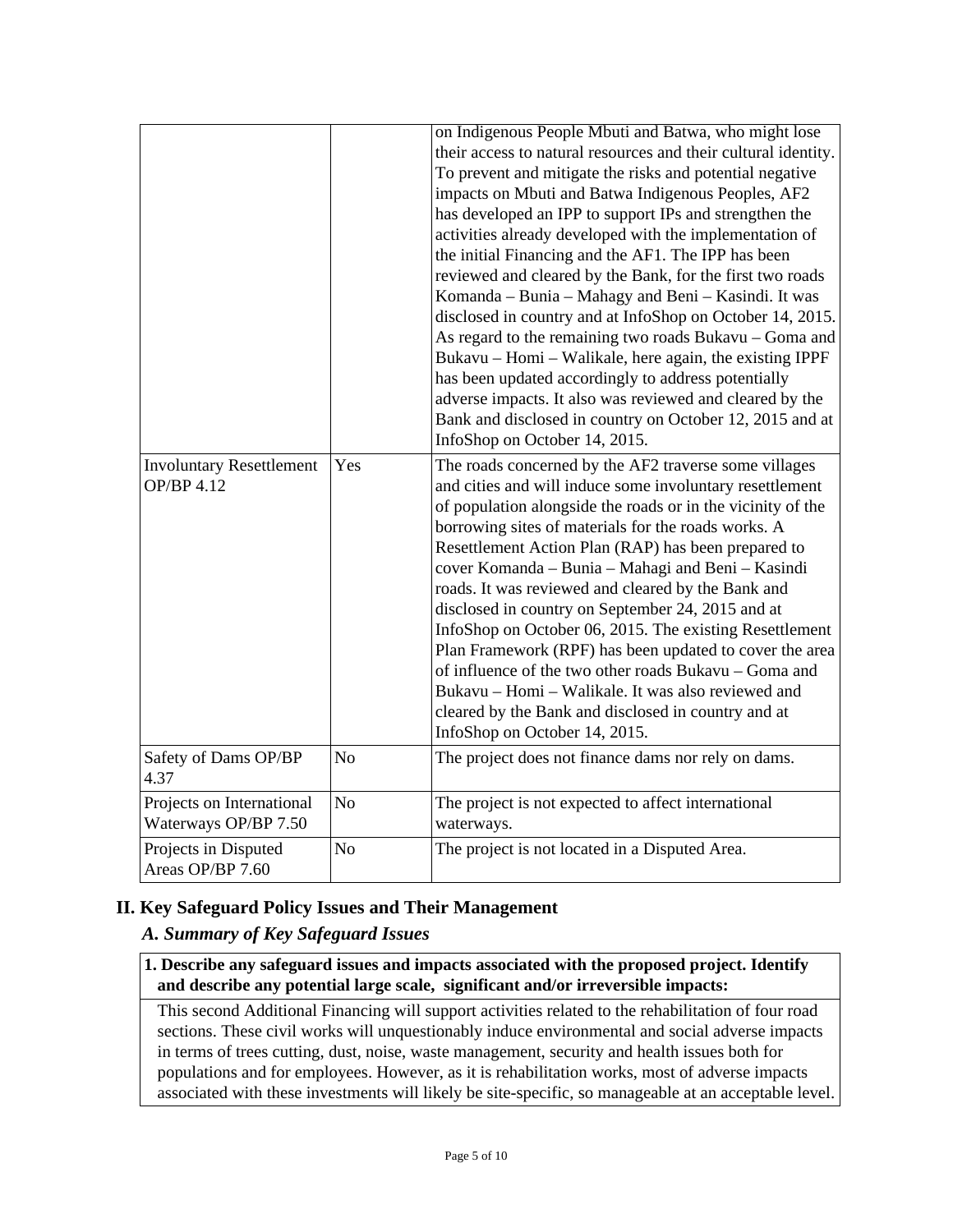In addition, rehabilitation works will take place in forested areas and sensitive ecosystems such as Virunga National Park, and KPNP. Potential adverse impacts could occur on biodiversity, on natural resources and fauna by facilitating through the rehabilitation of roads the access of these parks and forests. The civil works and the re-opening of road sections could also induce impacts on cultural heritage as ViNP is classified as UNESCO World heritage and KPNP as World heritage.

On social level, the rehabilitation of road sections may induce the displacement of populations. In addition, Indigenous people are present within areas where rehabilitation works will be undertaken with the possibility to some adverse impacts on them.

The project remains EA category A and will not trigger new safeguards policies due to the fact that components and activities are the same as in the parent project. The triggered policies are OP/ PB 4.01; OP/PB 4.04,OP/PB 4.36, OP/PB 4.11, OP/PB4.10 and OP/PB 4.12. Safeguard instruments (ESMF, IPPF and RPF) had all been prepared since the beginning of the parent project and over 10 ESIA, 10 RAP and IPPs have been prepared, disclosed and implemented as guidance/ guidelines for the activities during the parent project and the first Additional Financing phase.

During the parent project implementation, screening of sub-projects has taken place to ensure proper identification and mitigation of any adverse impacts.

In order to ensure that all the sub-projects financed under the parent project and the first AF were in compliance with Bank safeguards policies and in line with the national regulatory framework, a protocol has been signed between the National Agency in charge of environmental impact assessment and safeguards monitoring (Groupe d'Etudes Environnementales du Congo –GEEC became since November 2014, Agence Congolaise de l'Environnementale-ACE). This agency's staffs organize regularly supervision missions and produce reports on their findings and propose mitigation measures if needed. These practices will continue during the second AF.

### **2. Describe any potential indirect and/or long term impacts due to anticipated future activities in the project area:**

Potential long-term indirect and cumulative impacts of road sections rehabilitation and improved mobility through maintenance are the gradual disappearance of rainforest in the area of influence of the road segments, and the reduction of biodiversity through commercial bush meat hunting and agricultural expansion.

Other negative impacts include an increased rate of accidents due to increased motorized traffic, and higher respiratory health hazards for the populations living along the roads due to dust in the air generated by fast moving vehicles during the dry season and the spread of HIV/AIDS and STIs.

Economic growth as a result of the road rehabilitation is likely to lead to further intrusion into the territory of indigenous pygmy groups with potential consequences such as loss of their traditional territories and resources, leading to further impoverishment and incremental loss of their cultural specificity.

Impacts on physical cultural resources are expected to be site specific and limited to possible damage to sites within the right of way, such as graves, sacred places, and trees.

**3. Describe any project alternatives (if relevant) considered to help avoid or minimize adverse impacts.**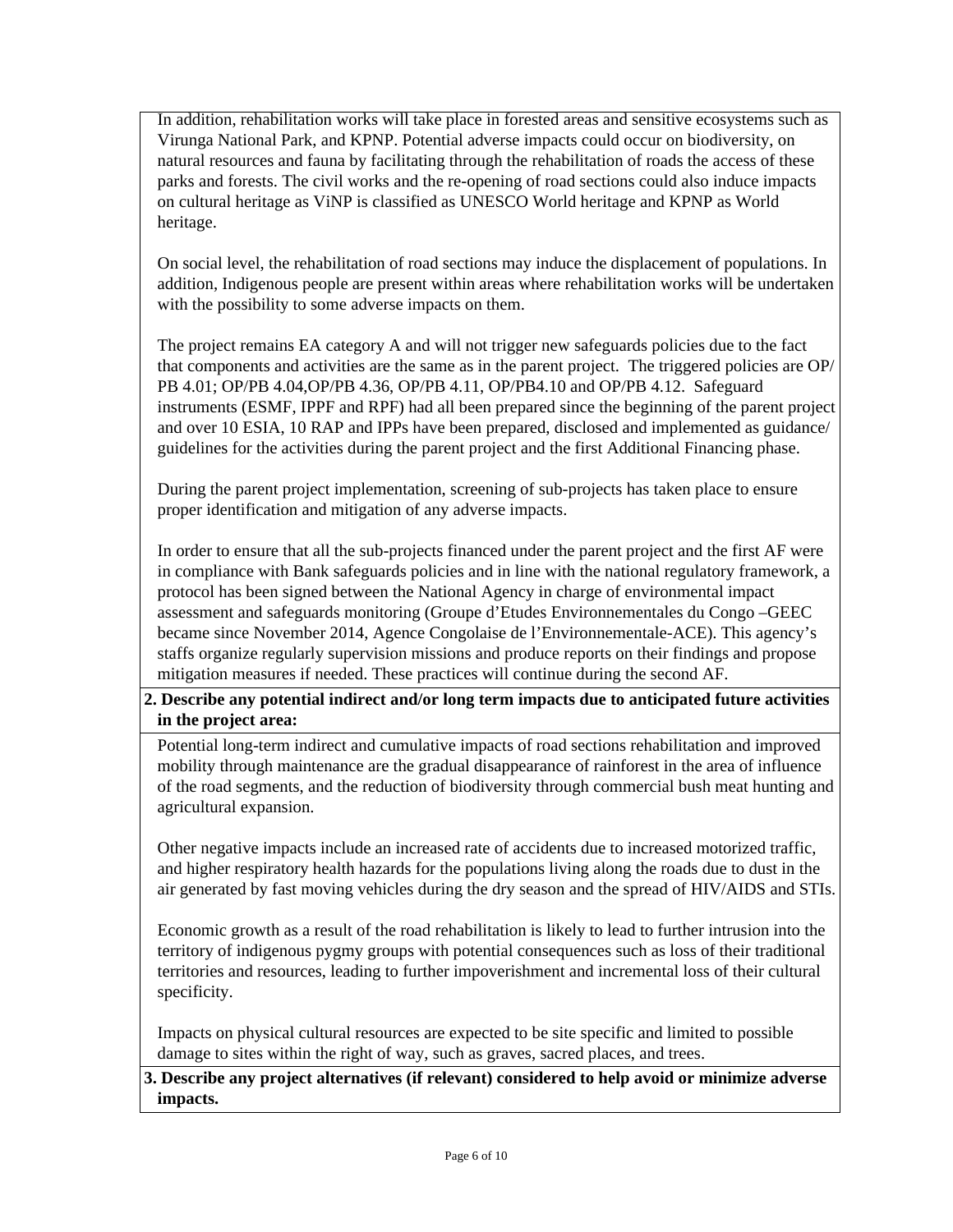The only alternative is the absence of road sections rehabilitation and this option does not make sense as people need road to go to health centers, markets for selling and buying, schools to learn, etc. More specifically the absence of these rehabilitation works will cut the link between the provinces of Sud and Nord Kivu and within the Orientale Province. It also contributes to isolate DRC vis-à-vis its neighboring countries, particularly Uganda.

#### **4. Describe measures taken by the borrower to address safeguard policy issues. Provide an assessment of borrower capacity to plan and implement the measures described.**

As stated above, the Borrower has prepared appropriate safeguards instruments to address potential environmental and social safeguards issues; ESIAs, an RPF and an IPP for the two road sections planned for the AF2's, first year of implementation. The existing ESMF, RPF and IPPF were updated to cover potential adverse impacts of the remaining two roads, whose civil works will be subject to the preparation and subsequent review, clearance and disclosure of their safeguards instruments: ESIAs, RAPs and IPPs. The safeguard instruments for the four roads were approved by the Bank, cleared by the RSA and disclosed in country and at InfoShop. These safeguard instruments have identified adverse potential impacts and proposed mitigation measures to avoid, reduce or offset adverse impacts through the implementation of ESMPs (Environmental and Social Management Plans). In addition ESMPs include capacity strengthening and monitoring plans with indicators to make sure mitigations measures will be applied properly and they will produce anticipated impacts. They also include awareness-raising campaigns targeted at relevant stakeholder groups for better implementation and monitoring of project safeguard measures.

CI has two environmental specialists with a solid experience in World Bank's policies and its related safeguard instruments. These experts who benefitted from safeguards training during Bank supervision missions are responsible for safeguards implementation. In other words, they oversee the implementation of the project safeguards instruments and coordinate efforts at the national level. CI staff will continue to regularly monitor and follow-up with any safeguard issues. CI has also hired, since the initial project, an International firm (BEGES) in charge of Environmental and Social measures implementation. This firm will continue to provide technical assistance and safeguard guidance to enterprises and other actors. The Bank's supervision missions will also continue to include environmental and social specialists.

In addition, the Congolese National Agency will continue to regularly supervise rehabilitation works under this AF and to produce reports on their findings and to propose mitigation measures to be implemented by the CI through its environmental and social unit. Lastly, CI has contracted with a Consultative Environmental and Social Panel, comprising two international experts, to oversee the implementation of the entire environmental and social program and provide advices to the CI twice a year.

#### **5. Identify the key stakeholders and describe the mechanisms for consultation and disclosure on safeguard policies, with an emphasis on potentially affected people.**

Stakeholders concerned by this second AF are constituted by populations established by the project covered zone and along the concerned road sections, ICCN (responsible for parks management), indigenous peoples in the targeted areas by this AF, farmers who are settled along road sections, transporters, habitants of villages crossed by road sections, municipalities, NGOs, ministries in charge of transport, roads, agriculture, social affairs, livestock development, environment etc. During the safeguard instruments (ESMF, ESIAs, RAPs and IPPs) preparation, the various stakeholder groups have been consulted. When documents were completed, they have been summarized in local languages and made available to populations. Additionally, a new series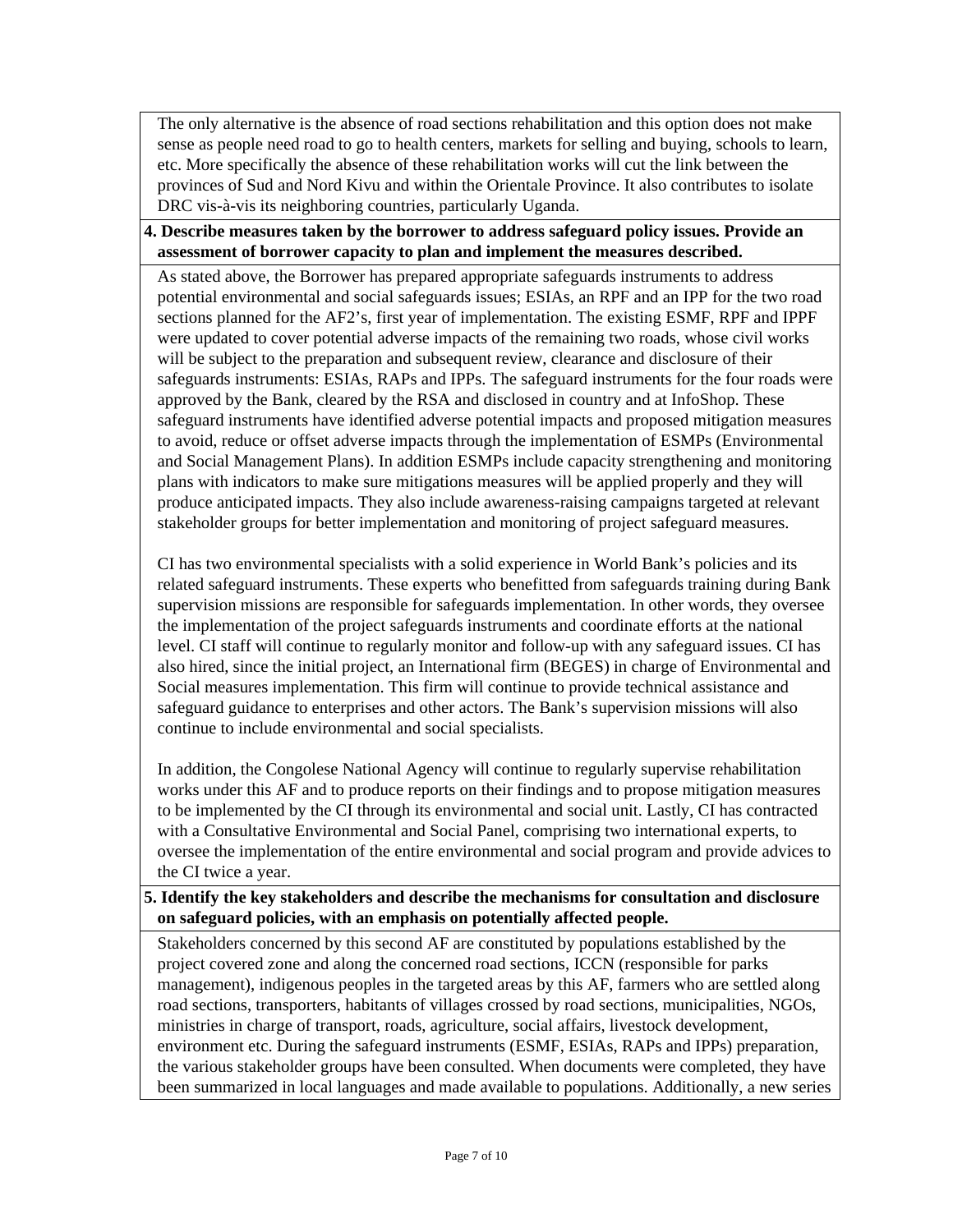of consultations have been held, and comments, suggestions, and recommendations made during these consultations have been taken into account in the safeguards documents finalization. The latest versions and their summaries were made available in municipalities.

# *B. Disclosure Requirements*

| Environmental Assessment/Audit/Management Plan/Other                                                                                                                                                                                                                                                                |             |  |  |  |  |
|---------------------------------------------------------------------------------------------------------------------------------------------------------------------------------------------------------------------------------------------------------------------------------------------------------------------|-------------|--|--|--|--|
| Date of receipt by the Bank<br>01-Oct-2015                                                                                                                                                                                                                                                                          |             |  |  |  |  |
| Date of submission to InfoShop                                                                                                                                                                                                                                                                                      | 15-Oct-2015 |  |  |  |  |
| For category A projects, date of distributing the Executive<br>Summary of the EA to the Executive Directors                                                                                                                                                                                                         | 20-Dec-2007 |  |  |  |  |
| "In country" Disclosure                                                                                                                                                                                                                                                                                             |             |  |  |  |  |
| Congo, Democratic Republic of                                                                                                                                                                                                                                                                                       | 24-Sep-2015 |  |  |  |  |
| Comments:<br>Documents are disclosed on the website of the Ministry of Environment and<br>Sustainable development www.medd.gouv.cd/publications/Pro-Routes                                                                                                                                                          |             |  |  |  |  |
| <b>Resettlement Action Plan/Framework/Policy Process</b>                                                                                                                                                                                                                                                            |             |  |  |  |  |
| Date of receipt by the Bank                                                                                                                                                                                                                                                                                         | 02-Oct-2015 |  |  |  |  |
| Date of submission to InfoShop<br>06-Oct-2015                                                                                                                                                                                                                                                                       |             |  |  |  |  |
| "In country" Disclosure                                                                                                                                                                                                                                                                                             |             |  |  |  |  |
| Congo, Democratic Republic of<br>24-Sep-2015                                                                                                                                                                                                                                                                        |             |  |  |  |  |
| Documents are disclosed on the website of the Ministry of Environment and<br>Comments:<br>Sustainable development www.medd.gouv.cd/publications/Pro-Routes                                                                                                                                                          |             |  |  |  |  |
| <b>Indigenous Peoples Development Plan/Framework</b>                                                                                                                                                                                                                                                                |             |  |  |  |  |
| Date of receipt by the Bank                                                                                                                                                                                                                                                                                         | 14-Oct-2015 |  |  |  |  |
| Date of submission to InfoShop                                                                                                                                                                                                                                                                                      | 14-Oct-2015 |  |  |  |  |
| "In country" Disclosure                                                                                                                                                                                                                                                                                             |             |  |  |  |  |
| Congo, Democratic Republic of                                                                                                                                                                                                                                                                                       | 14-Oct-2015 |  |  |  |  |
| Documents are disclosed on the website of the Ministry of Environment and<br>Comments:<br>Sustainable development www.medd.gouv.cd/publications/Pro-Routes/Plan en<br>faveur des Populations Autochtones-PPA                                                                                                        |             |  |  |  |  |
| If the project triggers the Pest Management and/or Physical Cultural Resources policies, the<br>respective issues are to be addressed and disclosed as part of the Environmental Assessment/<br><b>Audit/or EMP.</b><br>If in-country disclosure of any of the above documents is not expected, please explain why: |             |  |  |  |  |

### *C. Compliance Monitoring Indicators at the Corporate Level*

| <b>OP/BP/GP 4.01 - Environment Assessment</b>                                                                |                                    |  |  |
|--------------------------------------------------------------------------------------------------------------|------------------------------------|--|--|
| Does the project require a stand-alone EA (including EMP)<br>report?                                         | Yes [X] No [ ] NA [ ]              |  |  |
| If yes, then did the Regional Environment Unit or Practice<br>Manager (PM) review and approve the EA report? | Yes $[\times]$ No $[\ ]$ NA $[\ ]$ |  |  |
| Are the cost and the accountabilities for the EMP incorporated<br>in the credit/loan?                        | Yes [X] No [ ] NA [ ]              |  |  |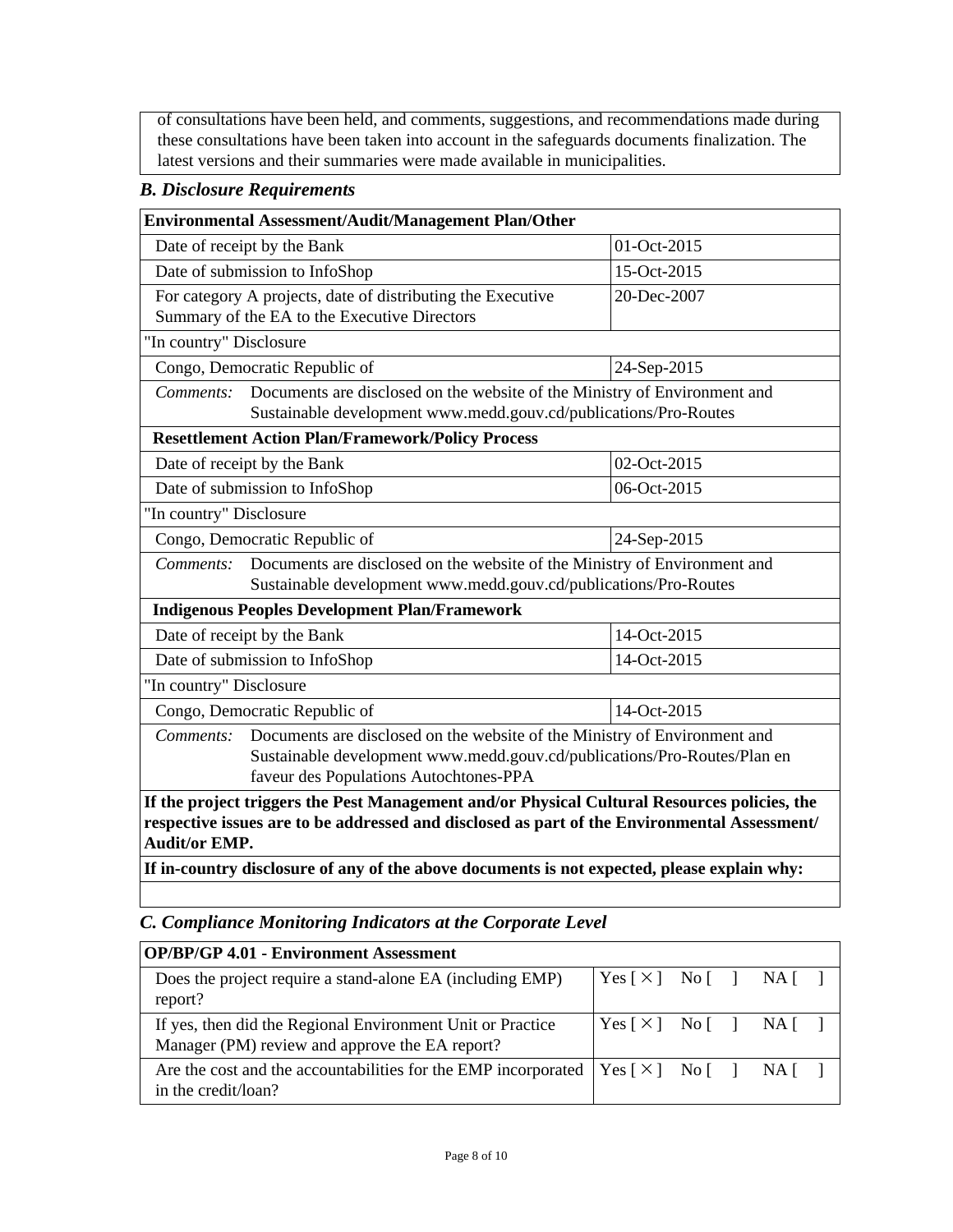| <b>OP/BP 4.04 - Natural Habitats</b>                                                                                                                                                      |                                    |                                 |                |                                 |
|-------------------------------------------------------------------------------------------------------------------------------------------------------------------------------------------|------------------------------------|---------------------------------|----------------|---------------------------------|
| Would the project result in any significant conversion or<br>degradation of critical natural habitats?                                                                                    | $Yes [ \times ] No [ ]$            |                                 |                | NA <sub>1</sub><br>$\mathbf{I}$ |
| If the project would result in significant conversion or<br>degradation of other (non-critical) natural habitats, does the<br>project include mitigation measures acceptable to the Bank? | Yes [ X ] No [                     |                                 | $\mathbf{I}$   | NA <sub>1</sub><br>$\mathbf{1}$ |
| <b>OP/BP 4.11 - Physical Cultural Resources</b>                                                                                                                                           |                                    |                                 |                |                                 |
| Does the EA include adequate measures related to cultural<br>property?                                                                                                                    | Yes [ $\times$ ]                   | $\overline{N}$ o                | $\mathbf{I}$   | NA [<br>$\mathbf{1}$            |
| Does the credit/loan incorporate mechanisms to mitigate the<br>potential adverse impacts on cultural property?                                                                            | Yes $[\times]$                     | No [                            | $\mathbf{I}$   | NA <sub>[</sub> ]<br>1          |
| <b>OP/BP 4.10 - Indigenous Peoples</b>                                                                                                                                                    |                                    |                                 |                |                                 |
| Has a separate Indigenous Peoples Plan/Planning Framework<br>(as appropriate) been prepared in consultation with affected<br><b>Indigenous Peoples?</b>                                   | Yes $[\times]$ No $[$              |                                 | $\overline{1}$ | NA <sub>1</sub>                 |
| If yes, then did the Regional unit responsible for safeguards or<br>Practice Manager review the plan?                                                                                     | Yes [ $\times$ ]                   | $\overline{N}$ o                | $\mathbf{I}$   | NA <sub>1</sub><br>$\mathbf{1}$ |
| If the whole project is designed to benefit IP, has the design<br>been reviewed and approved by the Regional Social<br>Development Unit or Practice Manager?                              | Yes $[\times]$ No $[$              |                                 | $\mathbf{I}$   | NA <sub>1</sub>                 |
| <b>OP/BP 4.12 - Involuntary Resettlement</b>                                                                                                                                              |                                    |                                 |                |                                 |
| Has a resettlement plan/abbreviated plan/policy framework/<br>process framework (as appropriate) been prepared?                                                                           | $Yes [ \times ] No [$              |                                 | $\mathbf{I}$   | $NA \lceil$                     |
| If yes, then did the Regional unit responsible for safeguards or<br>Practice Manager review the plan?                                                                                     | Yes [ X ] No [                     |                                 | $\mathbf{I}$   | $NA \lceil$                     |
| Is physical displacement/relocation expected?                                                                                                                                             | Yes $[\times]$ No [                |                                 | $\mathbf{I}$   | TBD [                           |
| Provided estimated number of people to be affected                                                                                                                                        |                                    |                                 |                |                                 |
| Is economic displacement expected? (loss of assets or access to<br>assets that leads to loss of income sources or other means of<br>livelihoods)                                          | Yes $\lceil$<br>$\mathbf{I}$       | No <sub>1</sub>                 | $\mathbf{I}$   | TBD $\lceil \times \rceil$      |
| Provided estimated number of people to be affected                                                                                                                                        |                                    |                                 |                |                                 |
| OP/BP 4.36 - Forests                                                                                                                                                                      |                                    |                                 |                |                                 |
| Has the sector-wide analysis of policy and institutional issues<br>and constraints been carried out?                                                                                      | Yes [ $\times$ ]                   | No <sub>1</sub>                 | $\mathbf{I}$   | NA <sub>1</sub><br>-1           |
| Does the project design include satisfactory measures to<br>overcome these constraints?                                                                                                   | $Yes [ \times ] No [ ] NA [ ]$     |                                 |                |                                 |
| Does the project finance commercial harvesting, and if so,<br>does it include provisions for certification system?                                                                        | Yes $[ ]$ No $[ ]$ NA $[ \times ]$ |                                 |                |                                 |
| The World Bank Policy on Disclosure of Information                                                                                                                                        |                                    |                                 |                |                                 |
| Have relevant safeguard policies documents been sent to the<br>World Bank's Infoshop?                                                                                                     | Yes [ $\times$ ]                   | $\overline{N}$ o $\overline{[}$ | $\mathbf{I}$   | NA [                            |